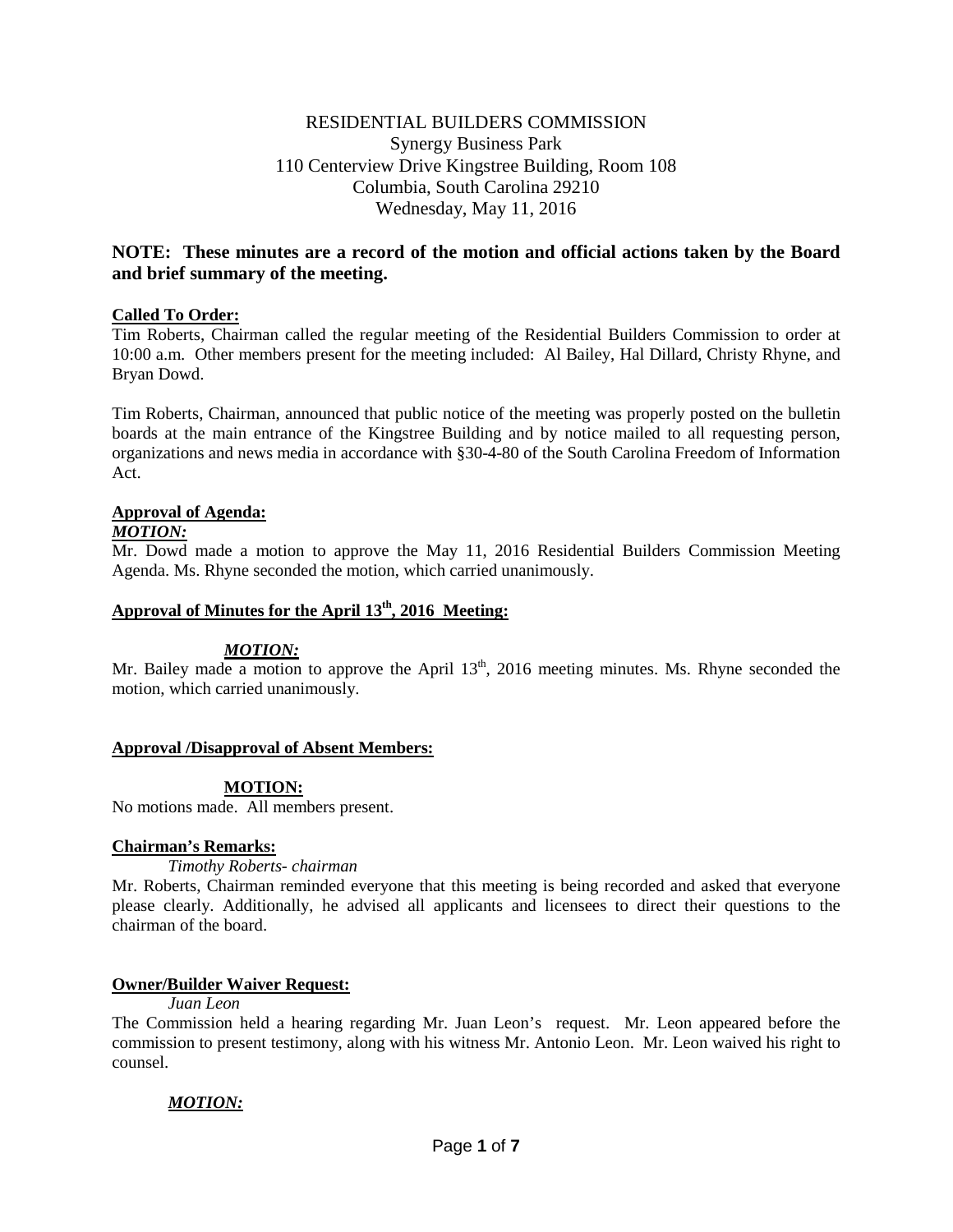Mr. Bailey made a motion to approve Mr. Leon's request to allow for the waiver from the disclosure statement with the stipulation that Mr. Antonio Leon could not sell it within 2 years. Mr. Dillard seconded the motion, which carried unanimously.

## **Application Reviews:**

#### *Daniel Jeffrey*

The Commission held an Application Review Hearing regarding Mr. Daniel Jeffrey. Mr. Jeffrey appeared before the Commission to present testimony, and he waived his right to counsel.

## *MOTION:*

Mr. Dowd made a motion to enter into executive session to get legal advice regarding Mr. Jeffrey's application. Mr. Bailey seconded the motion, which carried unanimously.

## *MOTION:*

Mr. Dowd made a motion exit executive session after receiving legal advice regarding Mr. Jeffrey's application. Ms. Rhyne seconded the motion, which carried unanimously.

## *MOTION:*

Mr. Bailey made a motion to allow Mr. Jeffrey to sit for the exam. Mr. Dowd seconded the motion, which carried unanimously.

#### *Christopher Gregory*

The Commission held an Application Review Hearing regarding Christopher Gregory. Mr. Gregory appeared before the Commission to present testimony and waived his right to counsel.

## *MOTION:*

Mr. Bailey made a motion to approve allow Mr. Gregory to sit for the exam. Ms. Rhyne seconded the motion, which carried unanimously.

#### *John Carey*

The Commission held an Application Review Hearing regarding John Carey. Mr. Carey appeared before the Commission to present testimony and waived his right to counsel.

## *MOTION:*

Mr. Bailey made a motion to allow Mr. Cary to sit for the exam. Mr. Dillard seconded the motion, which carried unanimously.

#### *Rykell Taylor*

The Commission held an Application Review Hearing regarding Mr. Rykell Taylor. Mr. Taylor appeared before the Commission to present testimony and waived his right to counsel.

## *MOTION:*

Mr. Dowd made a motion to allow Mr. Taylor to sit for the exam once he has presented proof of his education and 3 years of W2 statements to the administrator. Ms. Rhyne seconded the motion, which carried unanimously.

#### *Van Lee*

The Commission held an Application Review Hearing regarding Mr. Van Lee. Mr. Lee appeared before the Commission to present testimony and waived his right to counsel.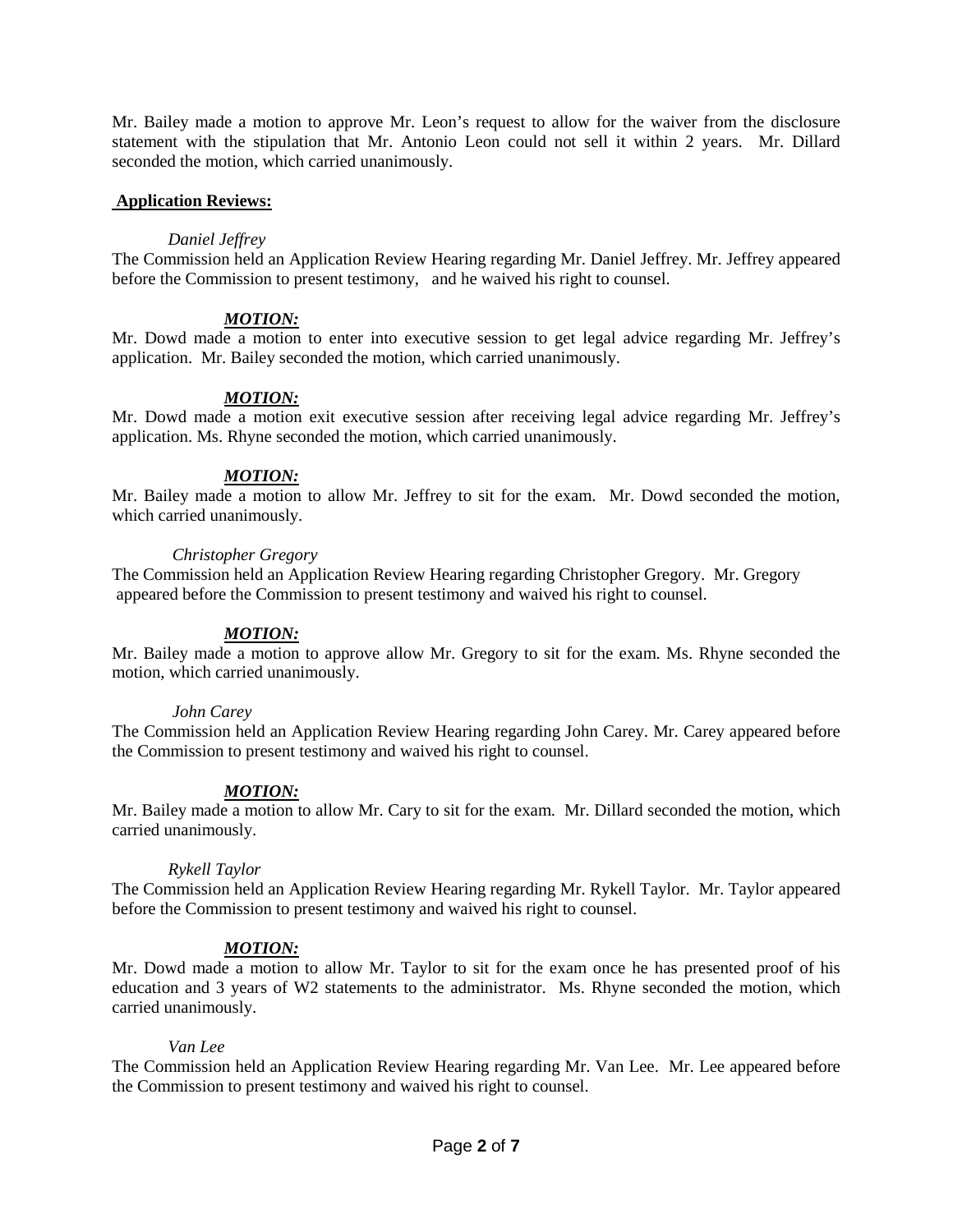#### *MOTION:*

Mr. Bailey made a motion to allow Mr. Lee to sit for the exam. Mr. Dillard seconded the motion, which carried unanimously.

#### *Raymond Talley*

*The Commi*ssion held an Application Review Hearing regarding Mr. Raymond Talley. Mr. Talley appeared before the Commission to present testimony and he waived his right to counsel.

## *MOTION:*

Mr. Dillard made a motion to allow Mr. Talley to sit for the Exam. Mr. Dowd seconded the motion, which carried unanimously.

#### *Kevin Johnson*

The Commission held an application review hearing regarding Mr. Kevin Johnson. Mr. Johnson appeared before the Commission to present testimony and waived his right to counsel.

#### *MOTION:*

Ms. Rhyne made a motion to allow Mr. Johnson to sit for the exam. Mr. Bailey seconded the motion which carried unanimously.

#### *Steven Mills*

The Commission held an application review hearing regarding Mr. Steven Mills. Mr. Mills appeared before the commission to present testimony and waived his right to counsel.

#### *MOTION:*

Mr. Dowd made a motion to allow Mr. Mills to sit for the exam. Ms. Rhyne seconded the motion, which carried unanimously.

#### *Dena Moore*

The Commission held an application review hearing regarding Ms. Dena Moore. Ms. Moore appeared before the commission to present testimony, along with her witness Mr. George Moore and waived her right to counsel.

#### *MOTION:*

Mr. Bailey made a motion to allow Ms. Moore to sit for the exam. Mr. Dillard seconded the motion, which carried unanimously.

#### *Donald Reid*

The Commission held an application review hearing regarding Mr. Donald Reid. Mr. Reid appeared before the commission to present testimony along with a witness Ms. Yolanda Reid and waived his right to counsel.

#### *MOTION:*

Mr. Bailey made a motion to approve Mr. Reid's Specialty Registration with the condition that he provides a SLED report at the next renewal. Mr. Dowd seconded the motion which carried unanimously.

#### *Gregory Overby*

The Commission held an application review hearing regarding Mr. Gregory Overby. Mr. Overby appeared before the commission to present testimony and waived his right to counsel.

#### *MOTION:*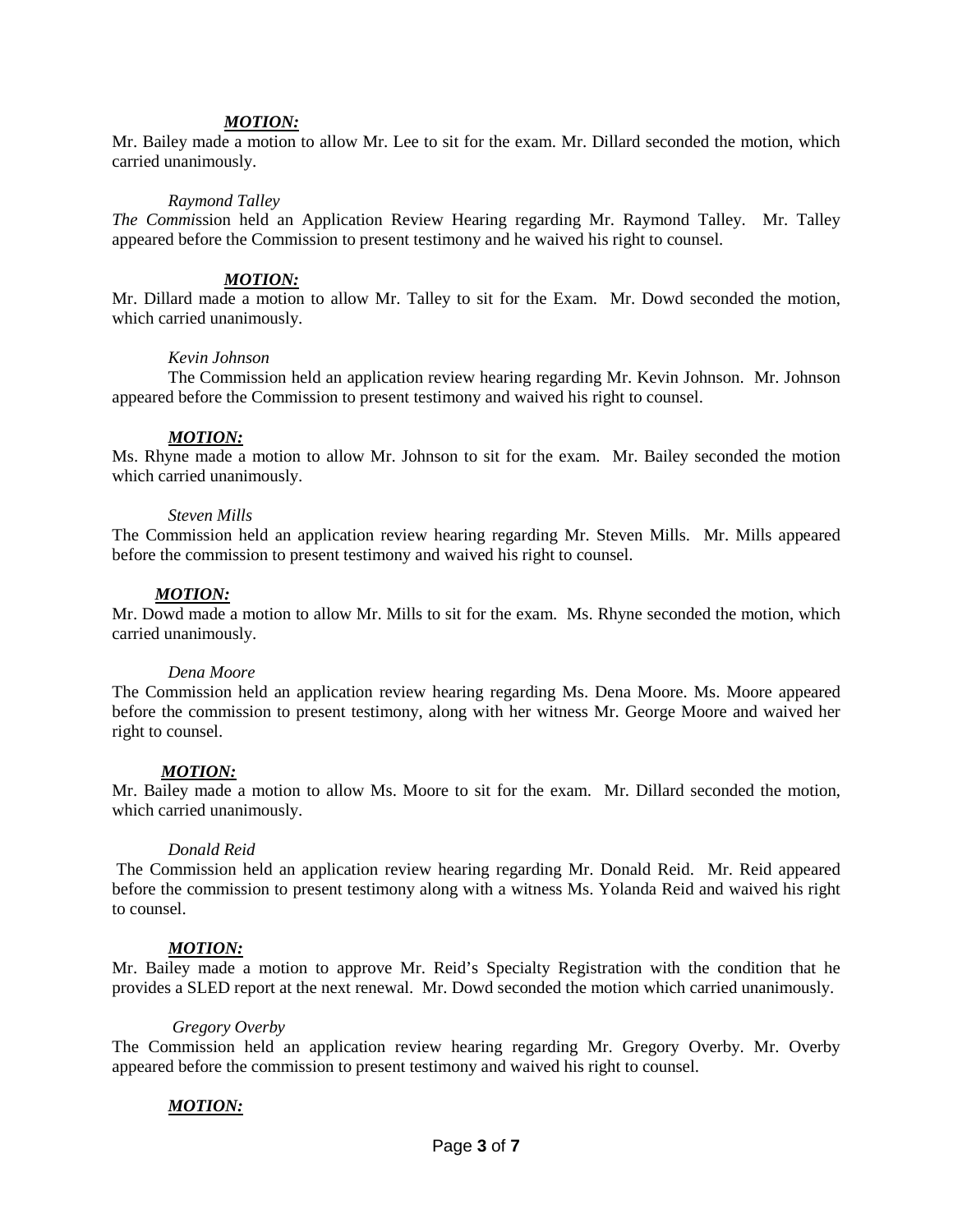Mr. Bailey made a motion to deny Mr. Overby's request for a Specialty Registration at this time. Mr. Dowd seconded the motion, which carried unanimously.

## *Terry Jones*

The Commission held an application review hearing regarding Mr. Terry Jones. Mr. Jones did not appear before the commission to present testimony.

## *MOTION:*

No motions were made.

## *Erik Tobin*

The Commission held an application review hearing regarding Mr. Erik Tobin. Mr. Tobin appeared before the commission to present testimony and waived his right to counsel.

## *MOTION:*

Mr. Dowd made a motion to approve Mr. Tobin's Specialty Registration with the condition that he provides a SLED report at the 2017 renewal. Ms. Rhyne seconded the motion, which carried unanimously.

## *Timothy Leford*

The Commission held an application review hearing regarding Mr. Timothy Ledford. Mr. Ledford appeared before the commission to present testimony and waived his right to counsel.

## *MOTION:*

Mr. Bailey made a motion to approve Mr. Ledford's Specialty Registration. Mr. Dowd seconded the motion, which carried unanimously.

#### *Brian Rodgers*

The Commission held an application review hearing regarding Mr. Brian Rodgers. Mr. Rodgers appeared before the commission to present testimony and waived his right to counsel.

## *MOTION:*

Mr. Dillard made a motion to enter into executive session to receive legal advice in regards to the application of Mr. Rodgers. Mr. Dowd seconded the motion, which carried unanimously.

## *MOTION:*

Mr. Bailey made a motion to exit executive session after receiving legal advice regarding Mr. Rodgers application. Mr. Dillard seconded the motion, which carried unanimously.

#### *MOTION:*

Mr. Bailey made a motion to allow Mr. Rodgers to sit for the exam and with the condition that Mr. Rodgers carries a twenty thousand surety bond. Ms. Rhyne seconded the motion, which carried unanimously.

#### *Ashby Krouse*

The Commission held an application review hearing regarding Mr. Ashby Krouse. Mr. Krouse appeared before the commission to present testimony and waived his right to counsel.

## *MOTION:*

Mr. Bailey made a motion to approve Mr. Krouse's Specialty Registration with the condition that he can only perform work on his rental or personal properties and that a copy of the order be sent to the local jurisdiction. Mr. Dowd seconded the motion, which carried unanimously.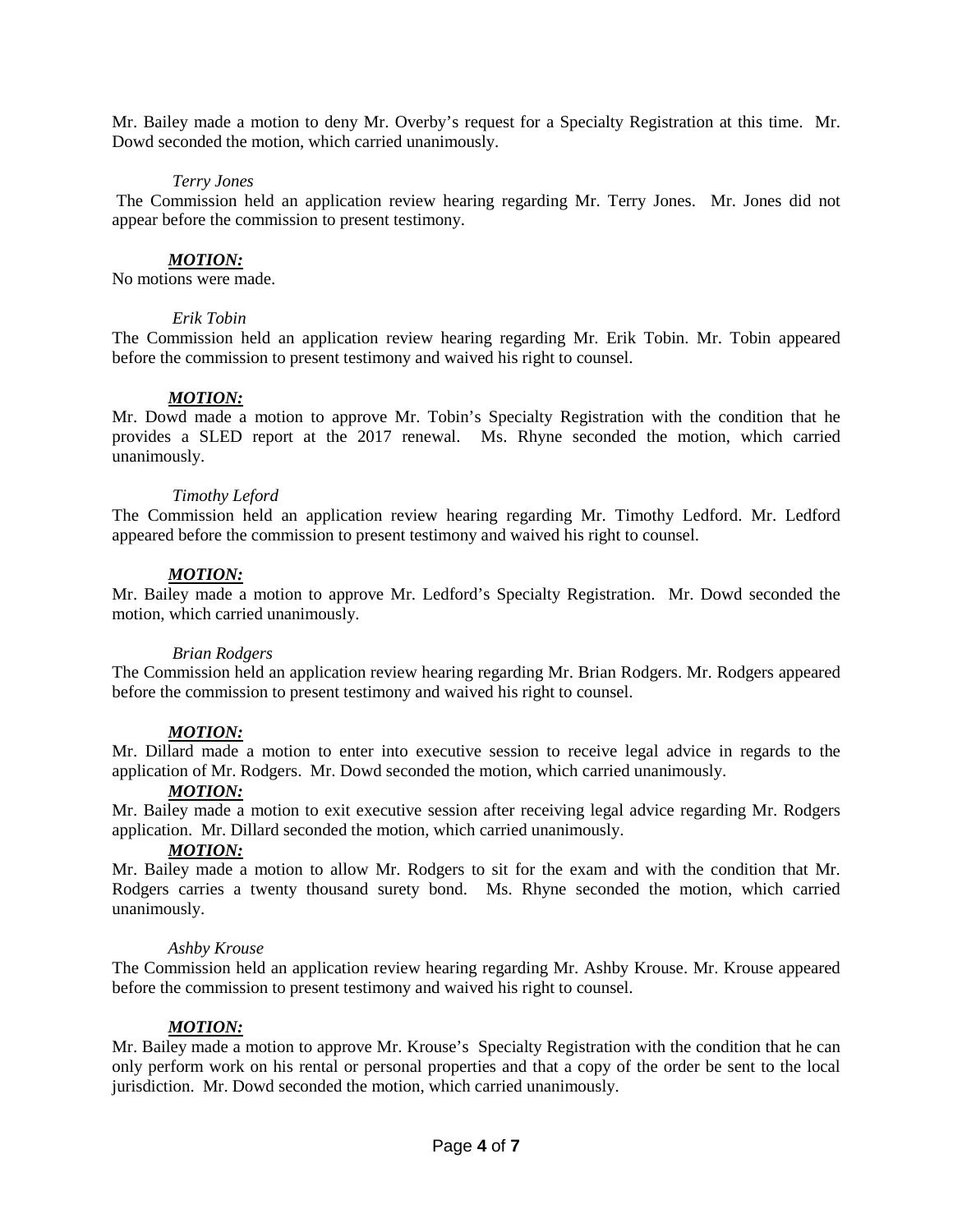## *Jon Mantooth*

The Commission held an application review hearing regarding Mr. Jon Mantooth. Mr. Mantooth appeared before the commission to present testimony and waived his right to counsel.

## *MOTION:*

Mr. Dillard made a motion to approve Mr. Mantooth's Specialty Registration. Mr. Dowd seconded the motion, which carried unanimously.

## *Demond McElveen*

The Commission held an application review hearing regarding Mr. Demond McElveen . Mr. McElveen appeared before the commission to present testimony and waived his right to counsel.

## *MOTION:*

Mr. Bailey made a motion to approve Mr. McElveen's Specialty Registration with the condition that he provides a new SLED report at next renewal. Mr. Dillard seconded the motion, which carried unanimously.

## *Erich Kemper*

The Commission held an application review hearing regarding Mr. Erich Kemper. Mr. Kemper appeared before the commission to present testimony and waived his right to counsel.

## *MOTION:*

Mr. Dowd made a motion to approve Mr. Kemper with the condition that he provides a update of status of judgment in six months, should the offer not be accepted or cleared up he must reappear. Mr. Dillard seconded the motion, which carried unanimously.

## **Final Order Hearings:**

*Joseph Levanowitz Jr Case# 2014-386*

The Board held a Final Order hearing regarding Mr. Joseph Levanowitz.

#### *MOTION:*

Ms. Rhyne made a motion to uphold the Hearing Officer's Recommendation. Mr. Bailey seconded the motion which carried unanimously.

#### *Mr. Paul Rawl Case# 2013-480*

The Board held a Final Order hearing regarding Mr. Paul Rawl. Mr. Rawl was present and was represented by his attorney Mr. Matthews.

# *MOTION:*

Mr. Bailey made a motion to uphold the Hearing Officer's Recommendation. Ms Rhyne seconded the motion which carried unanimously.

#### *Mr. Robert Cumbee Case# 2014-397*

The Board held a Final Order hearing regarding Mr. Robert Cumbee.

#### *MOTION:*

Mr. Dowd made a motion to uphold the Hearing Officer's Recommendation. Ms. Rhyne seconded the motion which carried unanimously.

#### *Mr. Clifton Murphy Case# 2015-513*

The Board held a Final Order hearing regarding Mr. Clifton Murphy. Mr. Bailey recused himself.

#### *MOTION:*

Mr. Dowd made a motion to uphold the Hearing Officer's Recommendation. Ms. Rhyne seconded the motion which carried unanimously.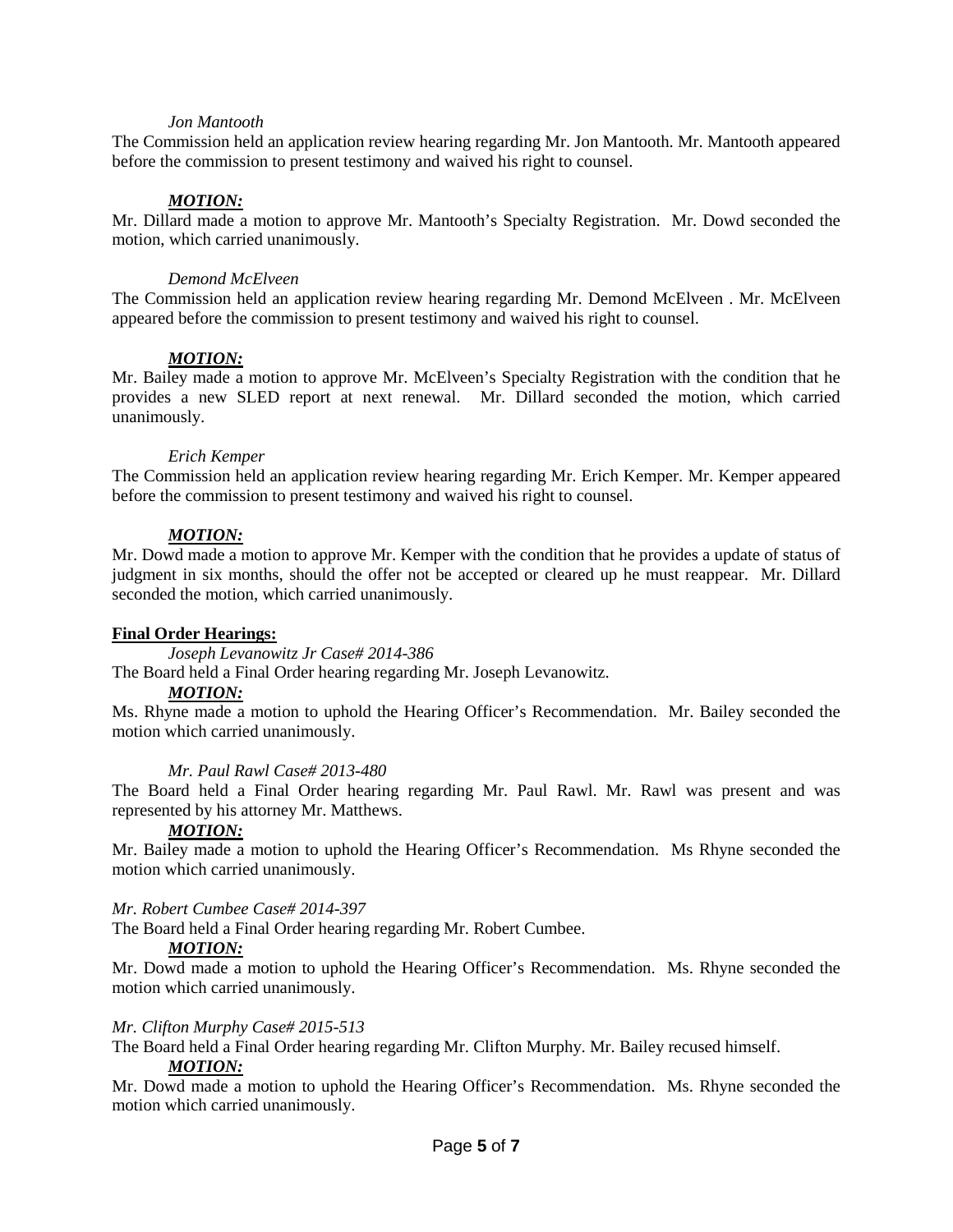# **Memorandum of Agreement**

## *Mr. Thomas Oswald Case# 2015-170*

Thomas Oswald was present and sworn in. Mr. Oswald waived his right to counsel. T. Kyle Tennis Esq. represented the State. Mr. Oswald answered questions from the Board. Mr. Tennis requested that the Board accept the Memorandum of Agreement (MOA).

## *MOTION:*

Mr. Bailey made a motion to accept the Memorandum of Agreement. Respondent is fined Two Hundred fifty and 00/100ths dollars (\$250.00) for each statutory violation listed in Conclusions of Law No. 1 and No. 2, for a total fine of Five Hundred and 00/100ths dollars (\$500.00), to be paid within ninety (90) days of the date of the final order. Respondent must also submit, within sixty (60) days, documentation satisfactory to Commission Administrator evidencing that the State Farm Bank judgment has been satisfied. Mr. Dowd seconded the motion, which carried unanimously.

## *Mr. Isaiah McNeil Case# 2015-301*

Isaiah McNeil was present and sworn in. Mr. McNeil waived his right to counsel. T. Kyle Tennis, Esq. represented the State. Mr. McNeil answered questions from the Board. Mr. Tennis requested that the Board accept the Memorandum of Agreement (MOA).

## *MOTION:*

Mr. Dowd made a motion to accept the MOA and to fine the respondent two hundred fifty and 00/100ths dollars (\$250.00) for each statutory violation listed in conclusions of law No. 1 and No. 2, for a total fine of Five Hundred and 00/100ths Dollars (\$500.00), to be paid within ninety (90) days of the date of the final order. Should the Respondent applies for reinstatement of his license he must maintain with the Commission an executed surety bond in the amount of ten thousand dollars regardless of the cost of any undertaking to be performed. Mr. Dillard seconded the motion, which carried unanimously.

# **Georgia Conference Of Home Inspectors –** Course approval request

# *MOTION:*

Mr. Bailey made a motion to approve the Georgia Conference of Home Inspectors as an approved home inspector's course. Mr. Dowd seconded the motion, which carried unanimously.

**Samaritan's Purse-** A request of reinstatement of its COA and seeking the Commission's approval to use a licensed builder to supervise volunteer labor. Ms. Alexia Shelley and Brent Greybeal appeared on behalf of Samaritan's Purse.

# *MOTION:*

Mr. Dowd made a motion to allow Mr. Sutherland to have the Builders License through reciprocity agreement with North Carolina, approve the COA for Samaritan's Purse but restrict the COA to the areas in which affected by the 2015 Flood Event. Ms. Rhyne seconded the motion, which carried unanimously.

# **Administrator's Remarks:**

*Affidavit signed by "Grandfather" Licensee*- Janet Baumberger, Administrator for the Residential Builders Commission, requested clarification on whether a Grandfather licensee could sign an affidavit of experience for a potential licensee. The commissioners all agreed that it would be acceptable to accept an affidavit signed by a grandfathered licensee.

# *Licensee operating under more than one DBA name*

Janet Baumberger, Administrator for the Residential Builders Commission, requested clarification on a licensee's ability to carry more than one d/b/a name on the license or registration. Janet informed the